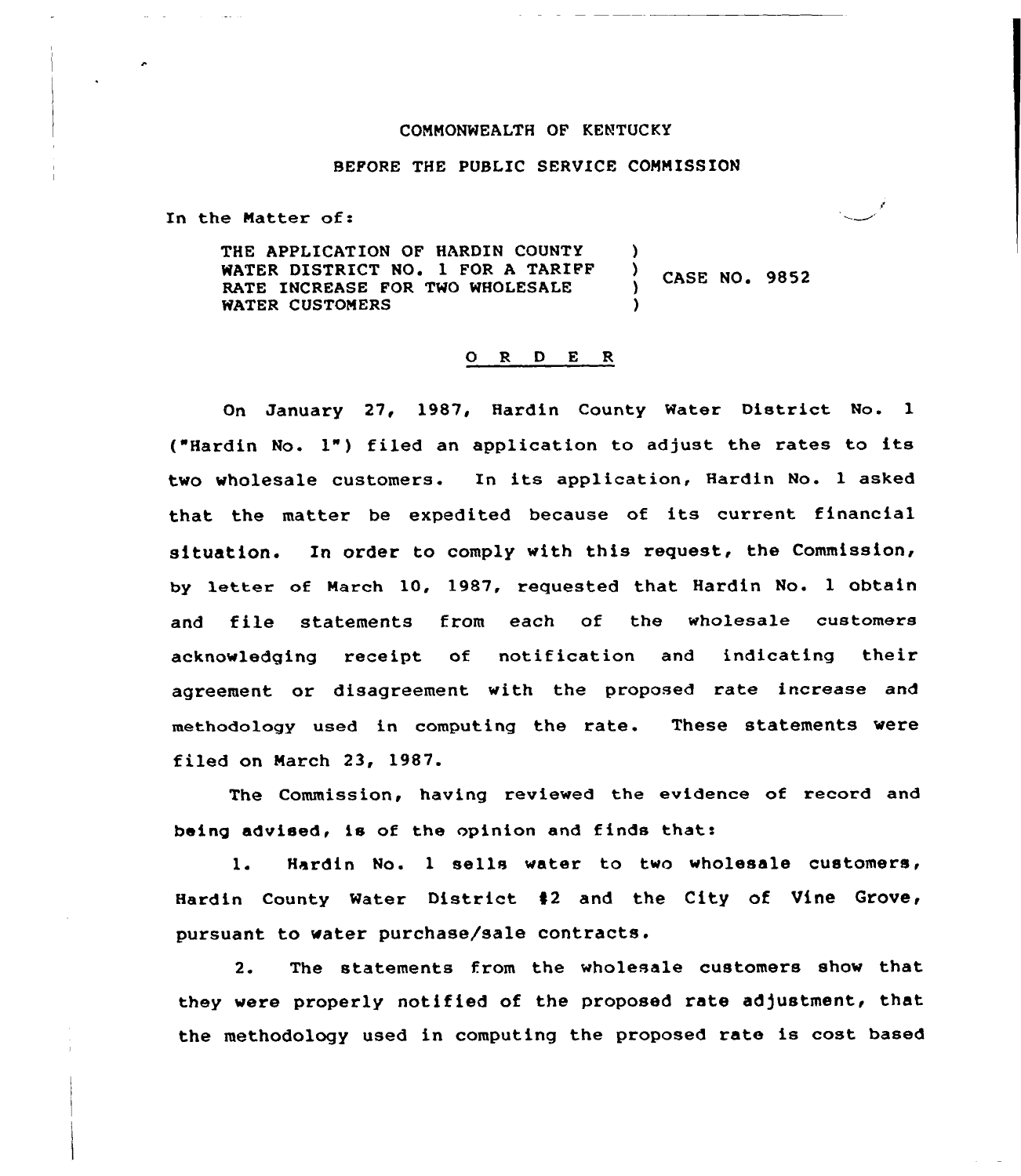in accordance with the water purchase/sale contracts, and that they have no objection to the proposed rate.

3. The proposed rate is fair, just and reasonable and should be approved.

IT IS THEREFORE ORDERED that:

1. The wholesale rate proposed by Hardin No. <sup>1</sup> and shown in Appendix <sup>A</sup> be and it hereby is approved effective for services rendered on and after the date of this Order.

2. Within 30 days of the date of this Order, Hardin No. 1 shall file its revised tariff sheets setting out the wholesale rate approved herein.

Done at Frankfort, Kentucky, this 6th day of April, 1987.

PUBLIC SERVICE COMMISSION

I Vice Chairman

v&~J

hTTEST!

Executive Director